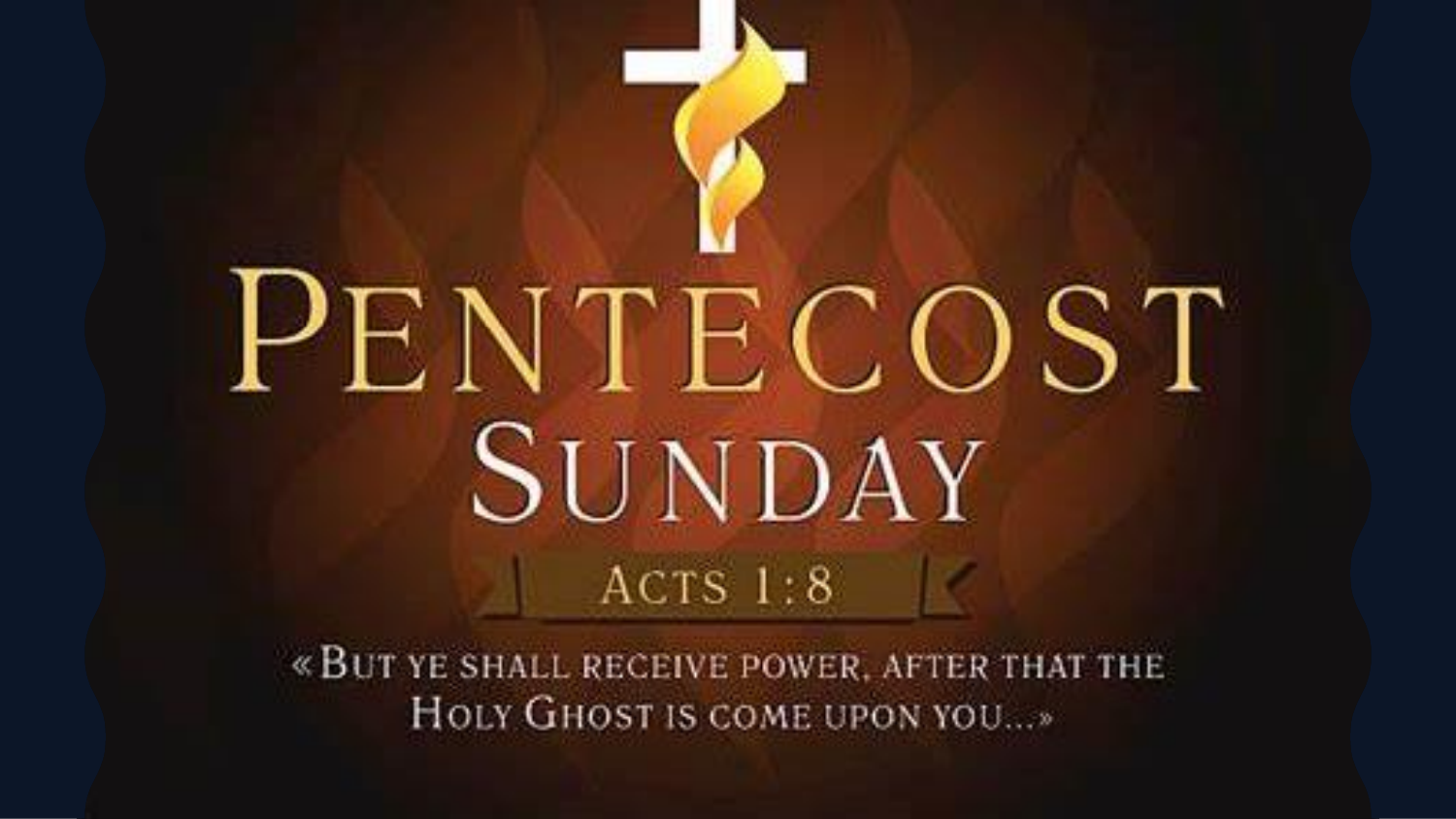### **The Meaning of Pentecost Pentecost, meaning "the fiftieth day"**

**"The fiftieth day" is related to the name of the festival in the Old Testament—The Feast of Weeks (Exodus 34:22; Numbers 28:26; Deuteronomy 16:10).**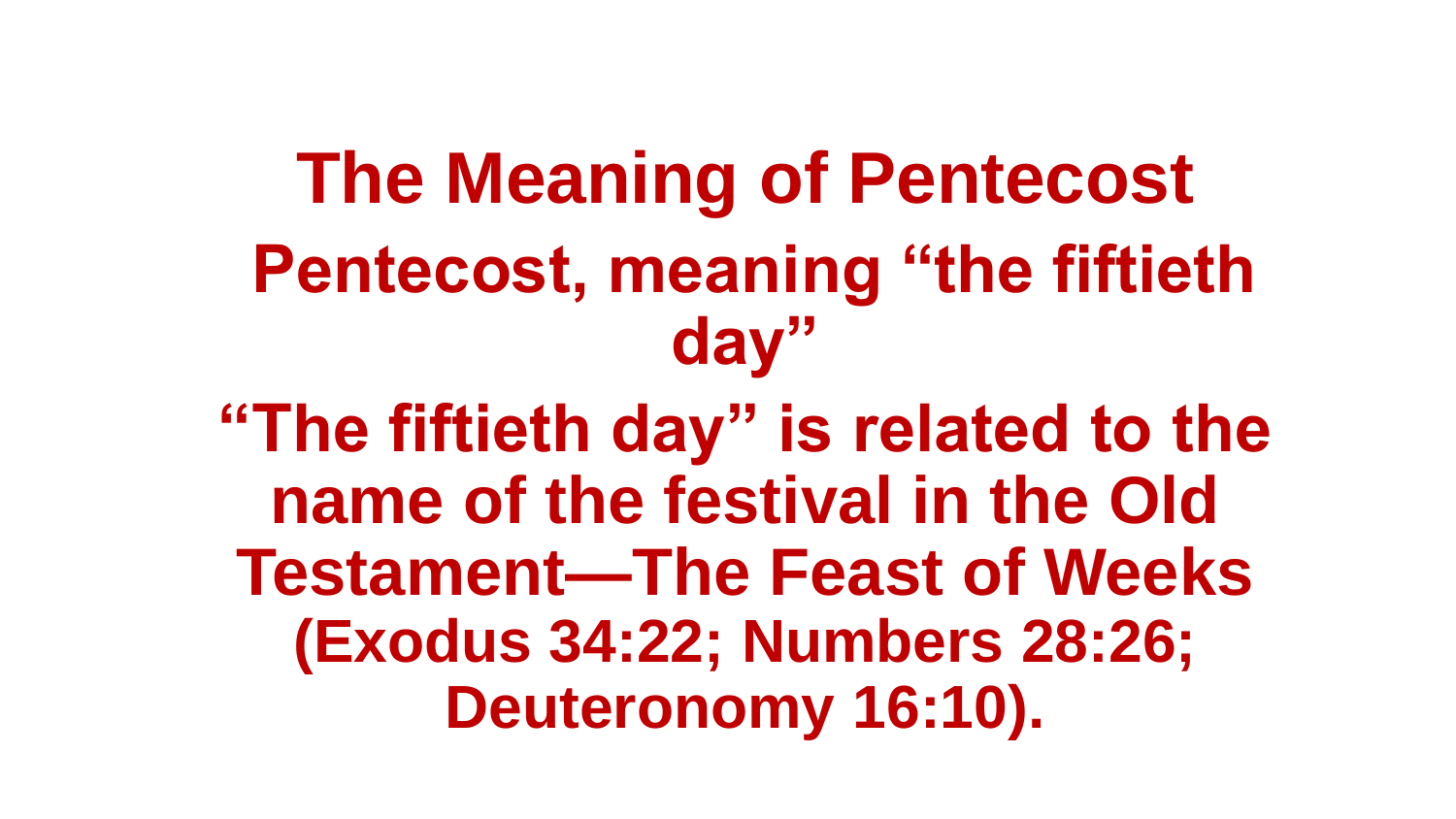**Acts 2:1-4, When the Day of Pentecost had fully come, they were all with one accord in one place. And suddenly there came a sound from heaven, as of a rushing mighty wind, and it filled the whole house where they were sitting. Then there appeared to them divided tongues, as of fire, and one sat upon each of them. And they were all filled with the Holy Spirit and began to speak with other tongues, as the Spirit gave them utterance.**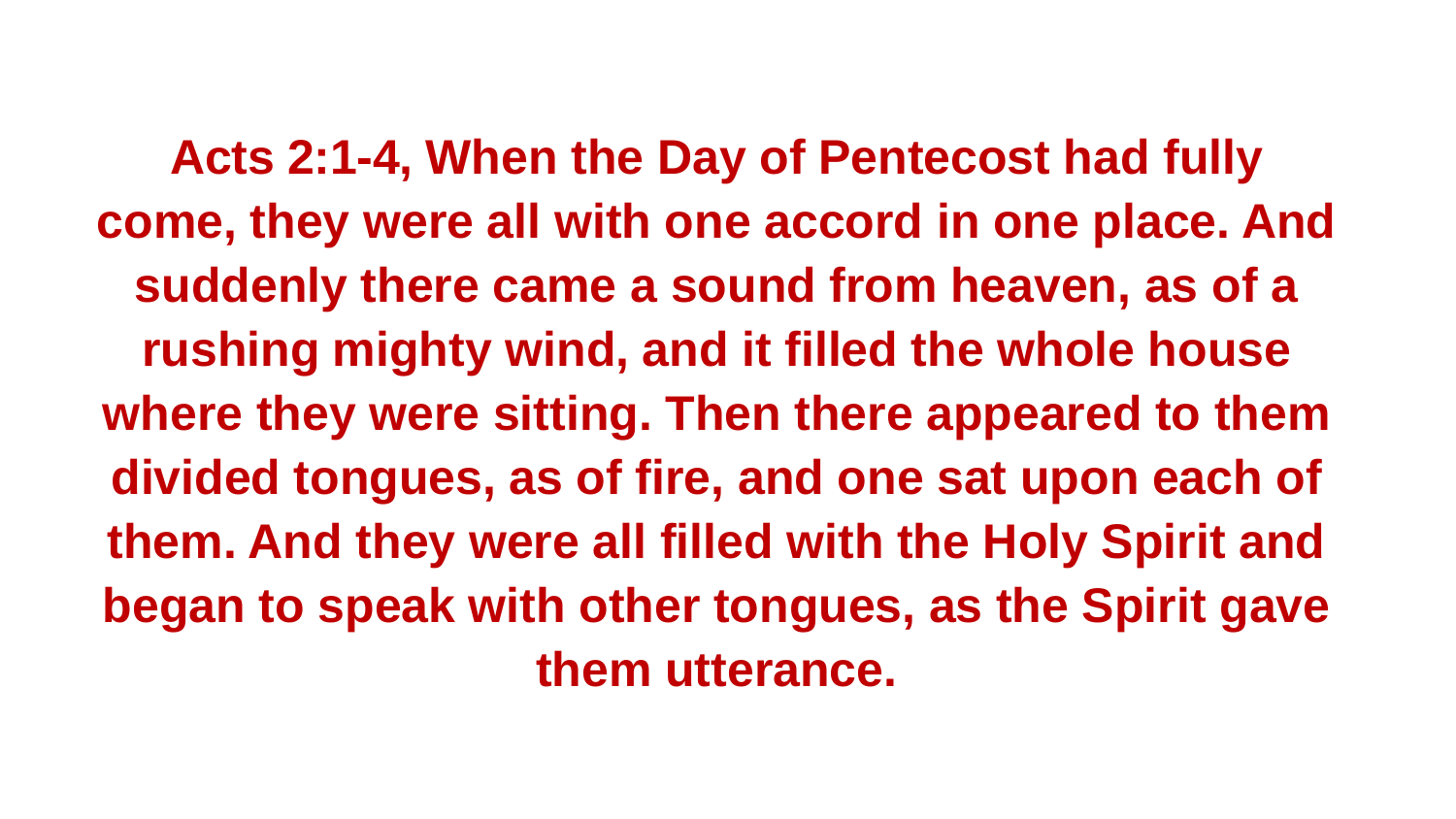**Do you feel disappointed at times with your spiritual life, it may be because you're not relying on the Holy Spirit?**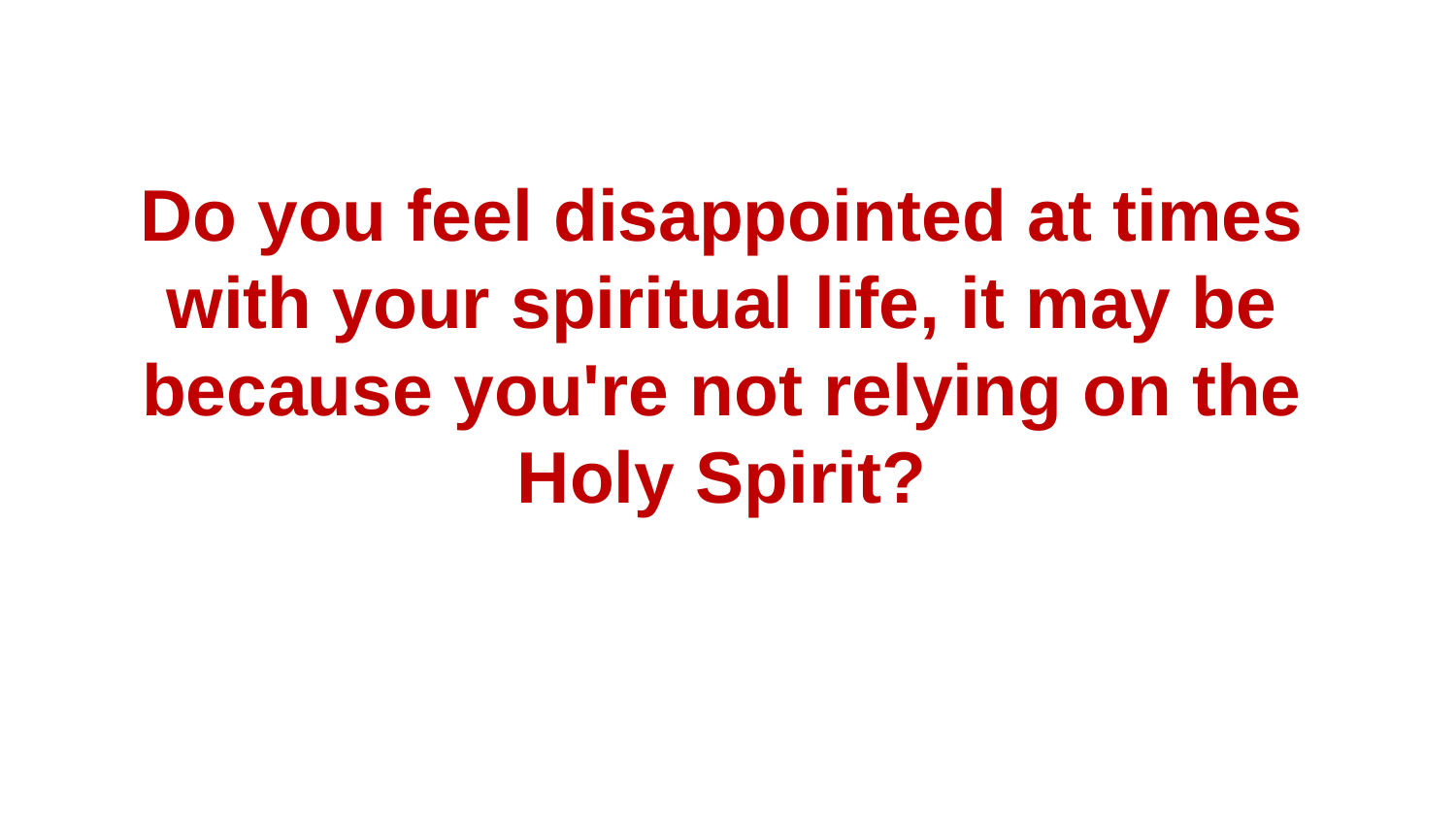**Lesson Topic: The Holy Spirit: Our Greatest Helper**

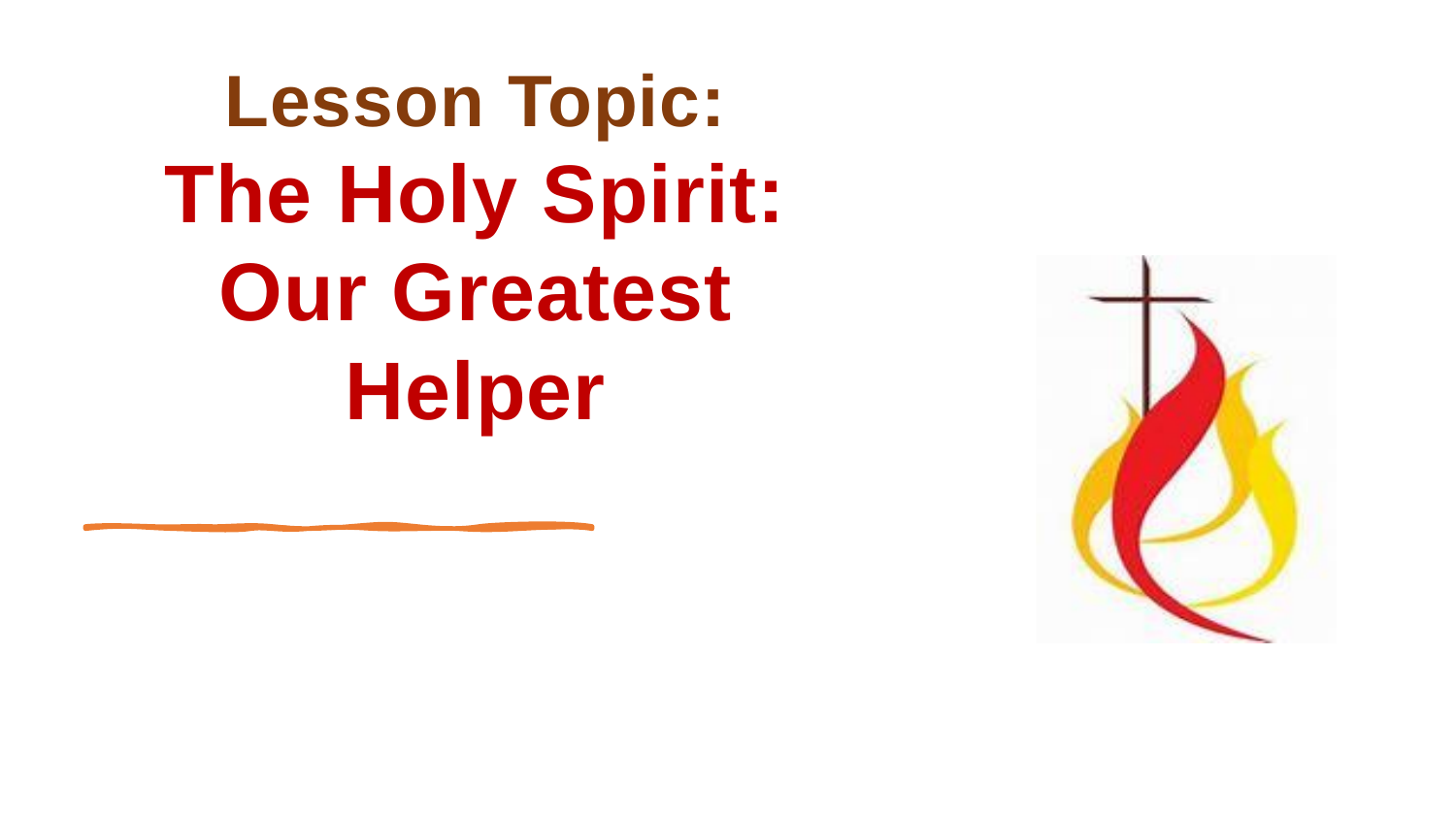**John 16:7 (AMPC), However, I am telling you nothing but the truth when I say it is profitable (good, expedient, advantageous) for you that I go away. Because if I do not go away, the Comforter (Counselor, Helper, Advocate, Intercessor, Strengthener, Standby) will not come to you [into close fellowship with you]; but if I go away, I will send Him to you [to be in close fellowship with you].**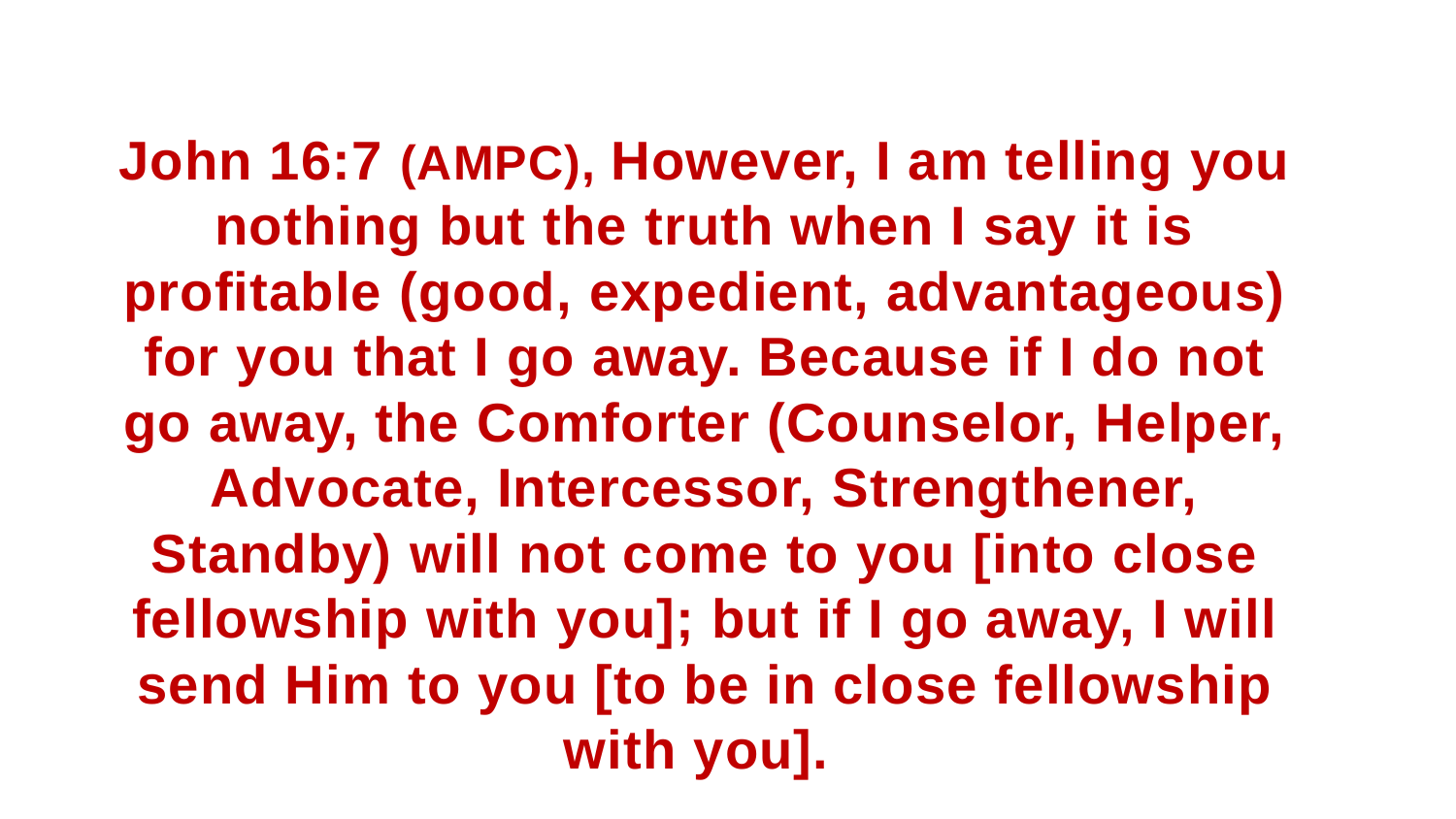**Parakletos, one who is called to one's side, especially to help, an intercessor, an assistant, or one who pleads the cause of another before a judge.**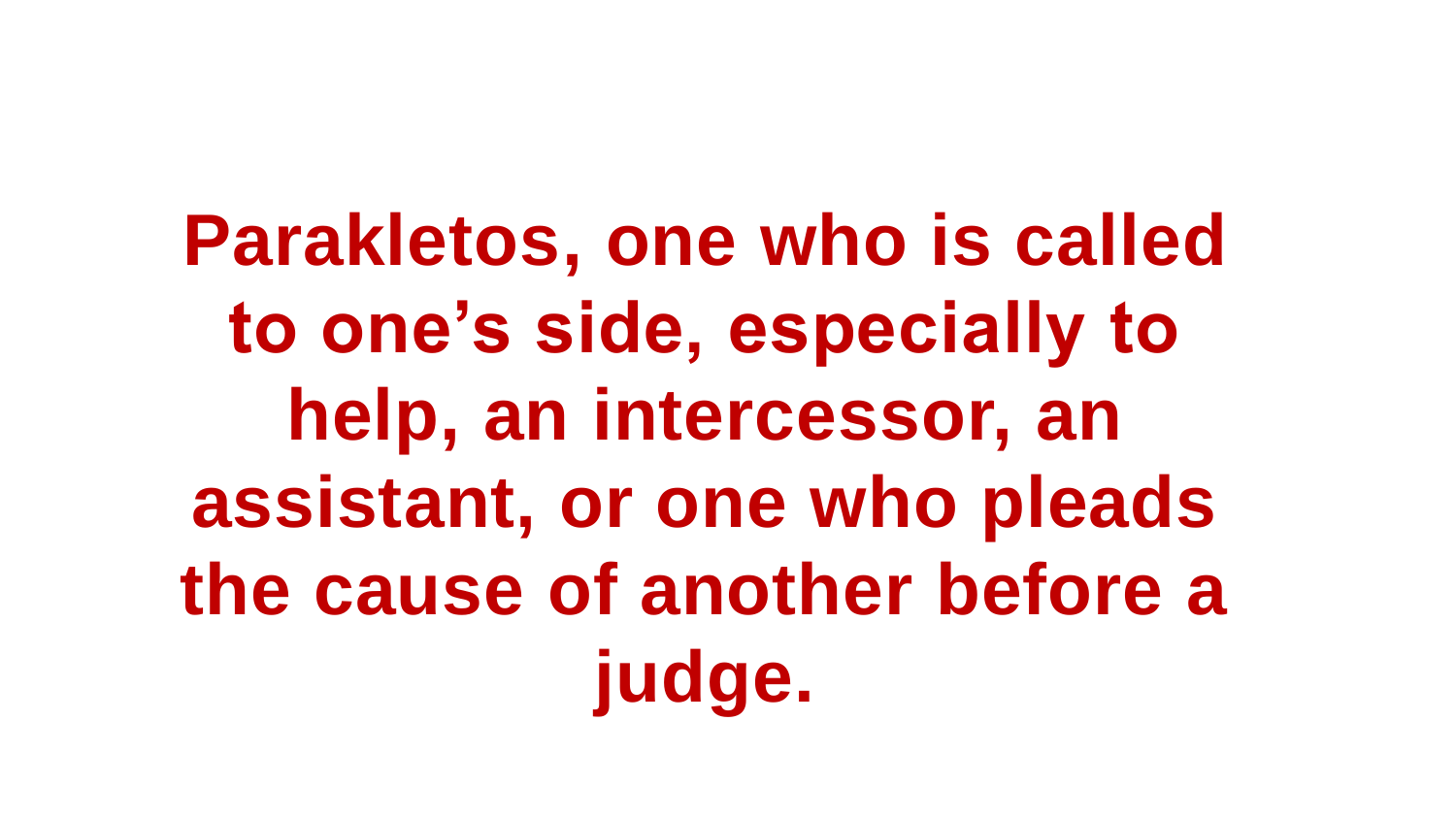### **Five Ways The Holy Spirit, Our Greatest Helper Helps Us:**

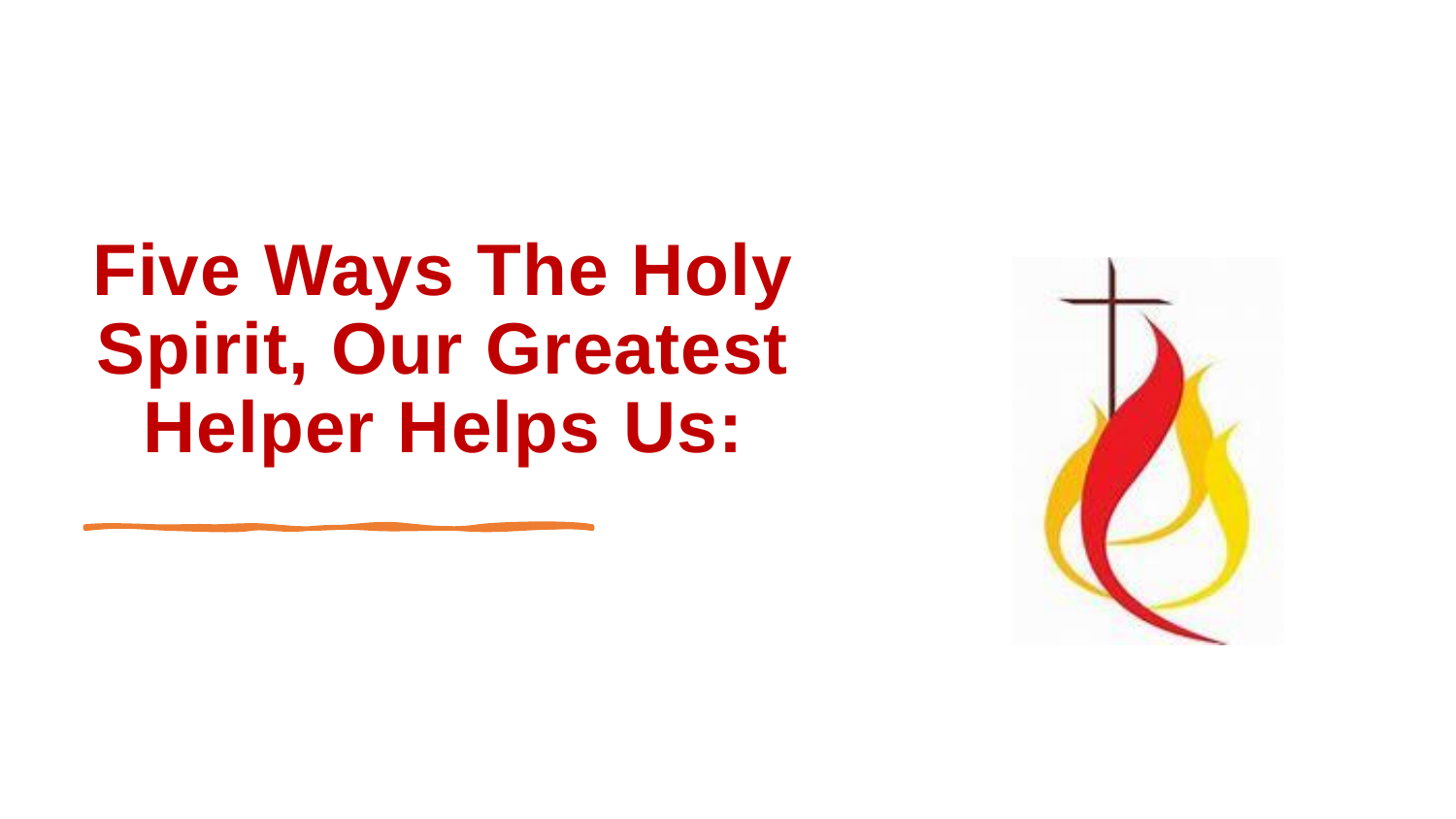**1.The Holy Spirit Convinces Us of Sin and Helps Us Mature Spiritually. John 16:8**

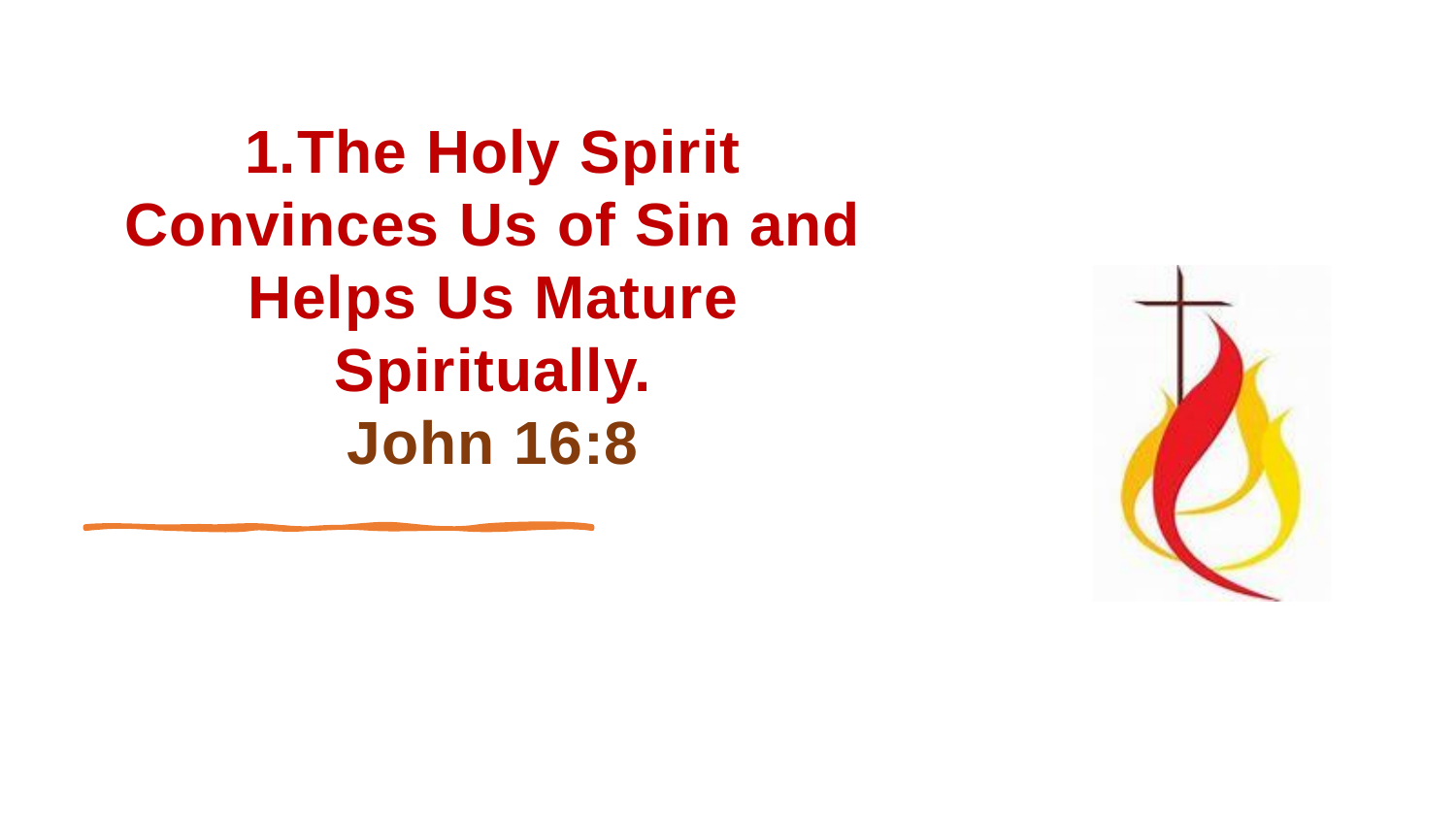**John16:8, And when He has come, He will convict the world of sin, and of righteousness, and of judgment.**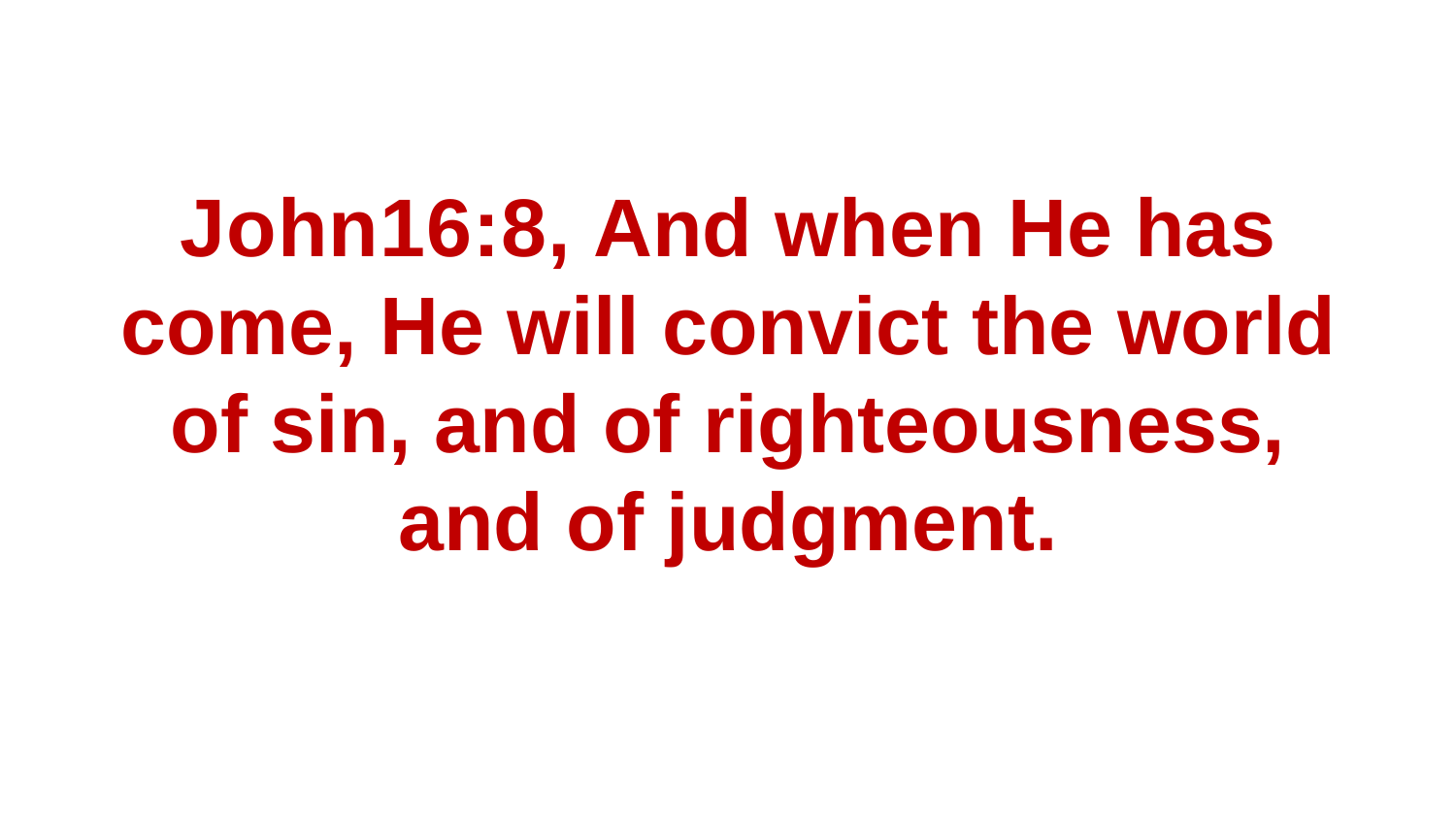**2.The Holy Spirit Helps Us by Testifying About Jesus. John 15:26**

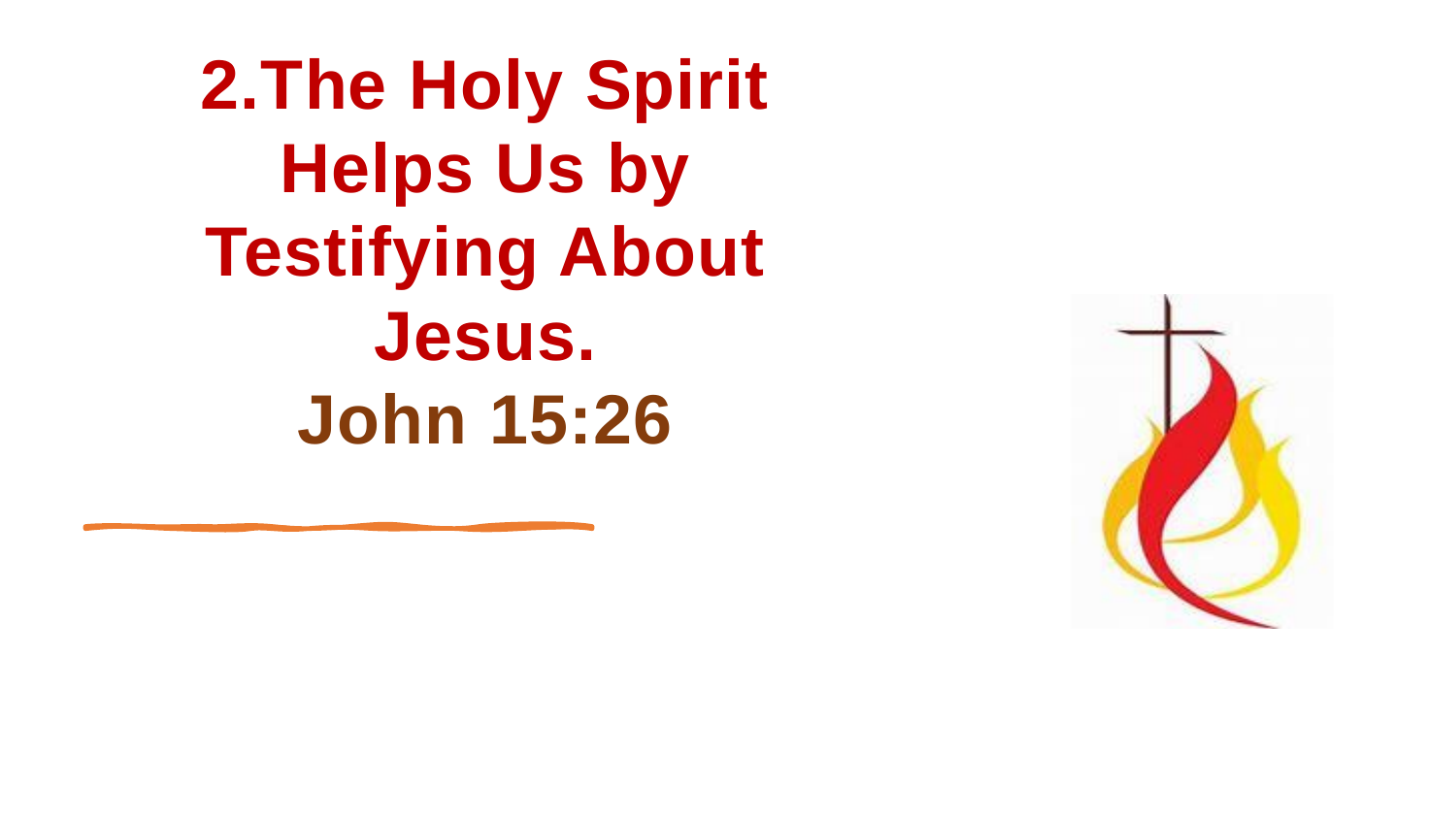**John 15:26, "But when the Helper comes, whom I shall send to you from the Father, the Spirit of Truth who proceeds from the Father, He will testify of Me."**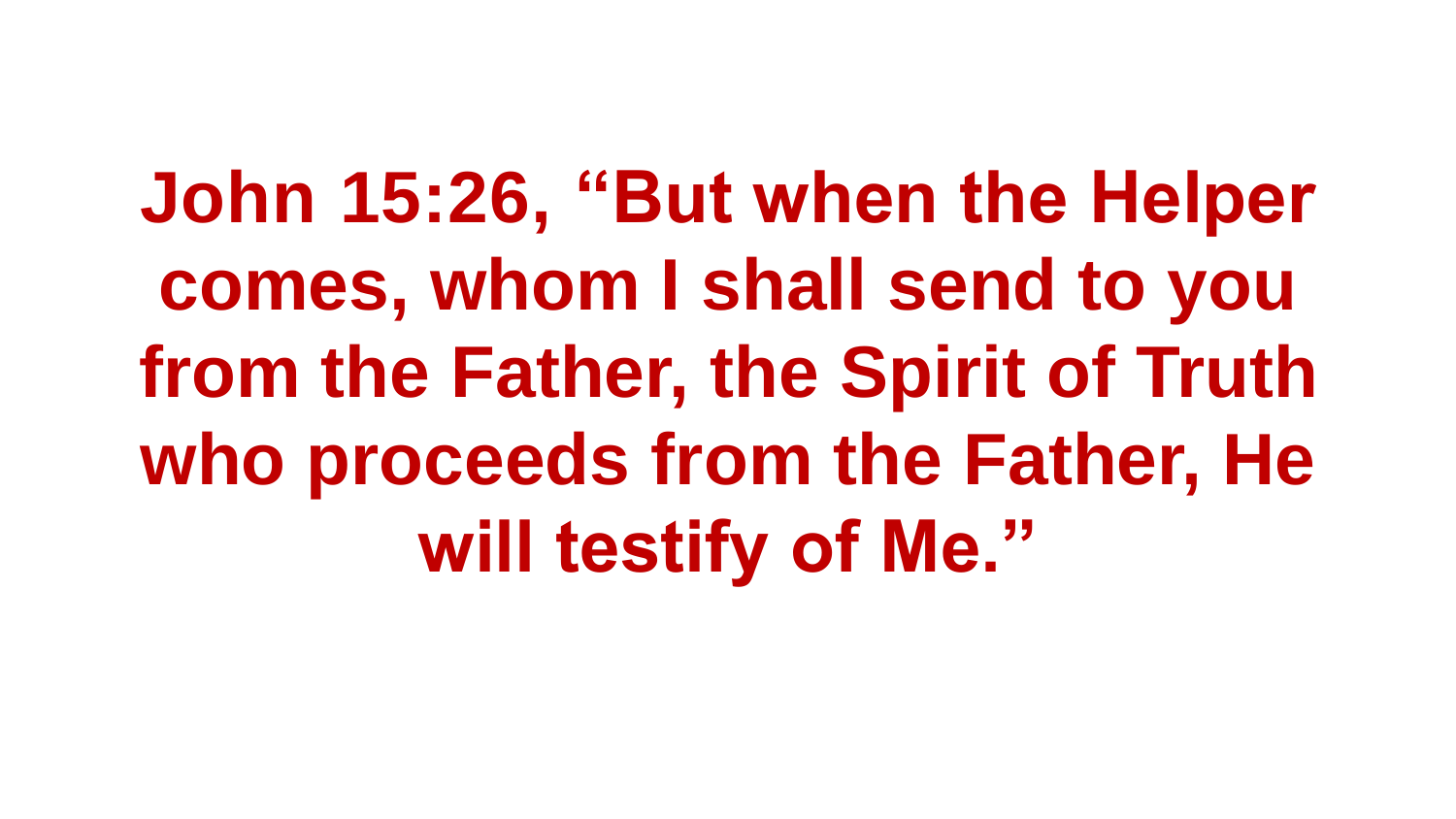**3.The Holy Spirit is Our Teacher. John 14:26**

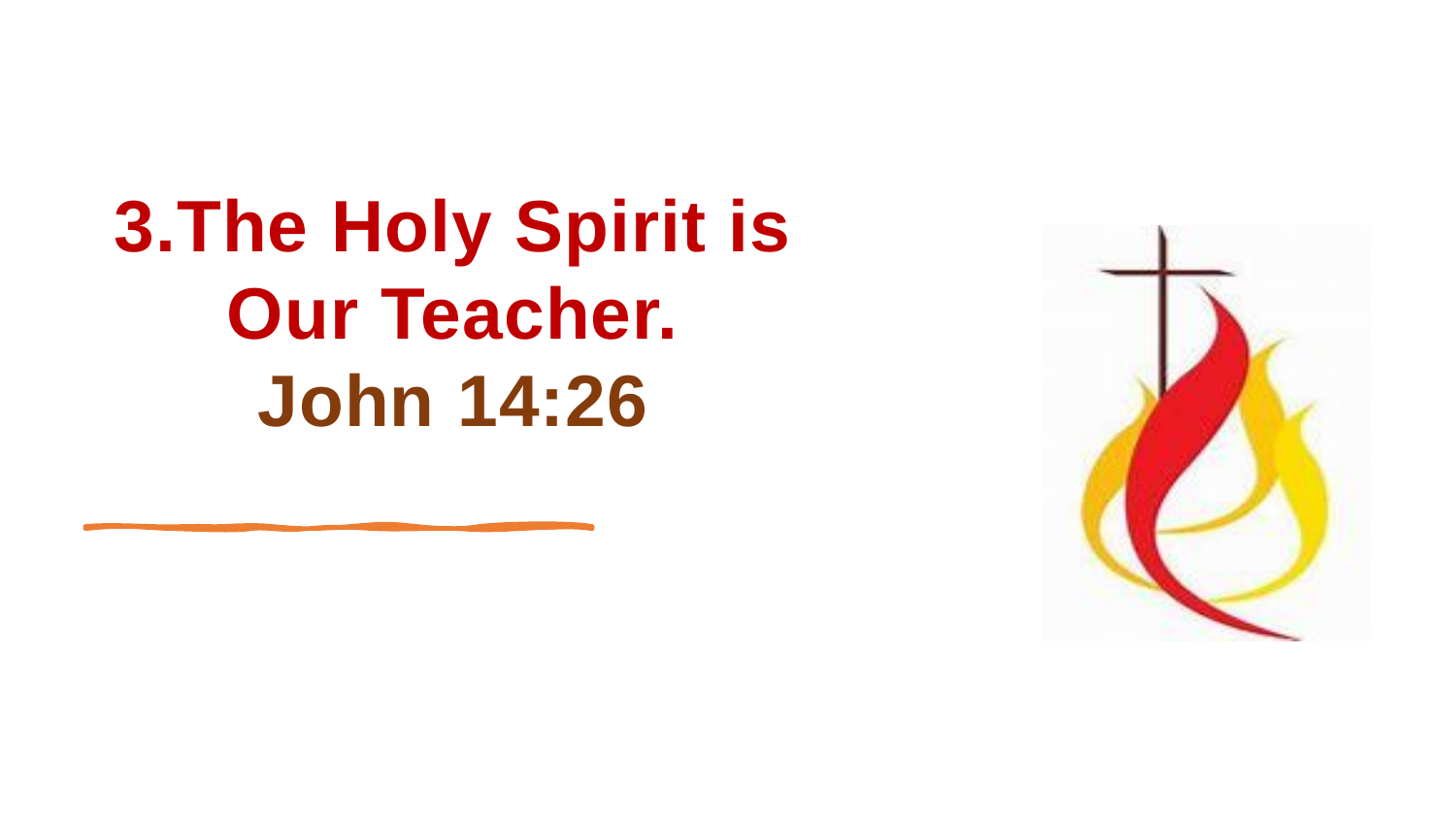**John 14:26, But the Helper, the Holy Spirit, whom the Father will send in My name, He will teach you all things, and bring to your remembrance all things that I said to you.**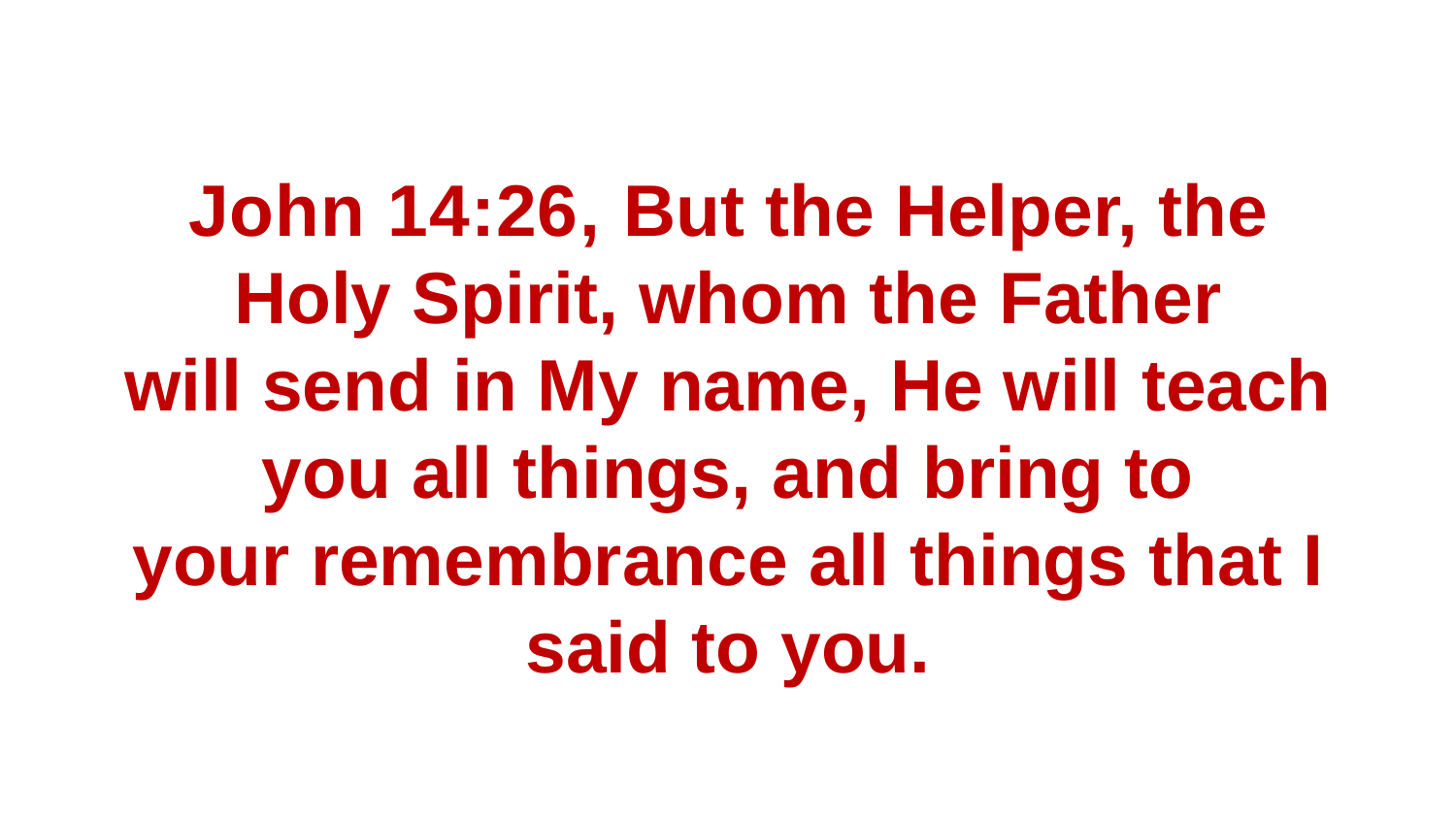### **Psalm 32:8, I will instruct you and teach you in the way which you should go: I will guide you with My eye.**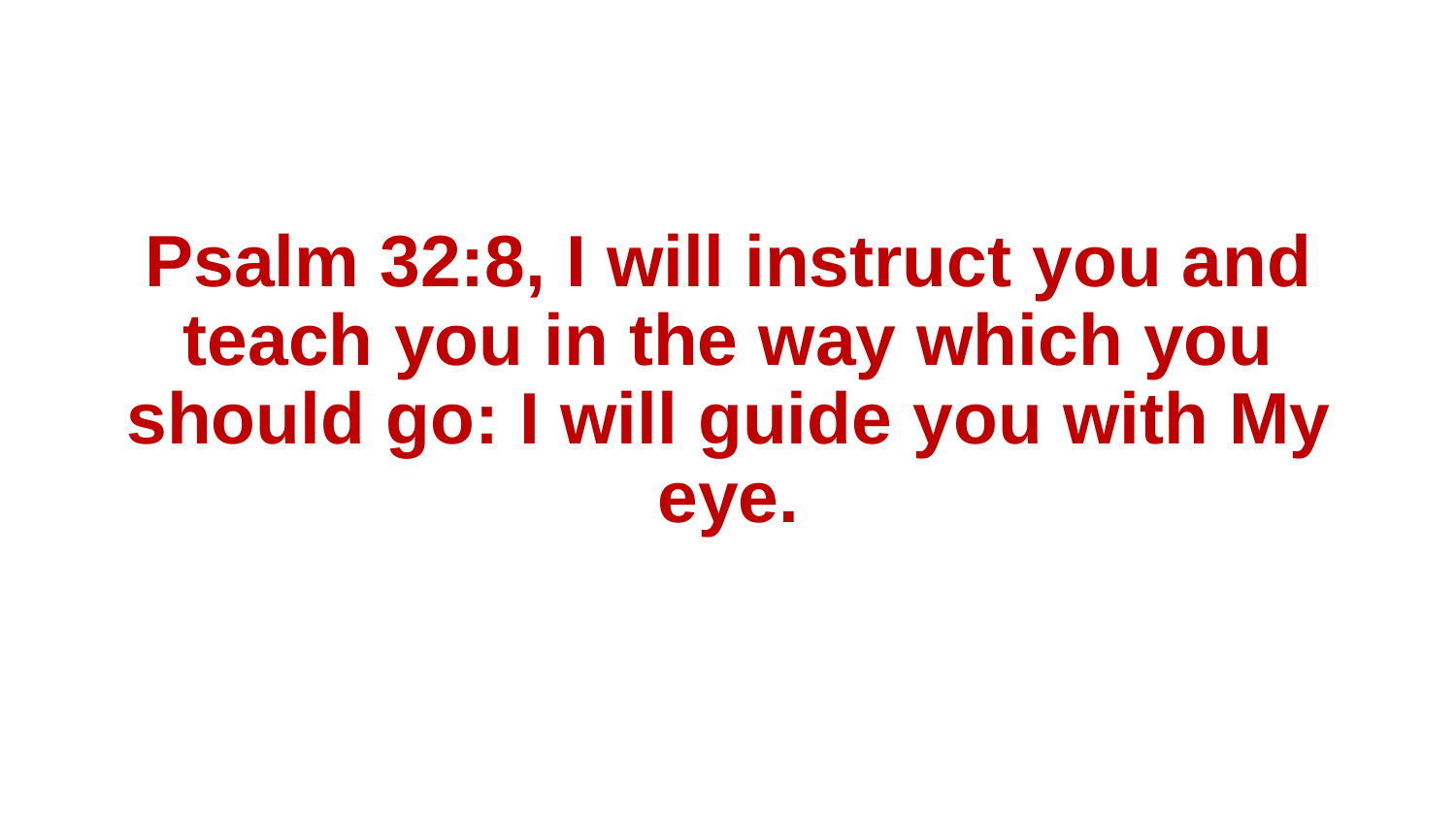**4.The Holy Spirit is Our Intercessor. Romans 8:26-27**

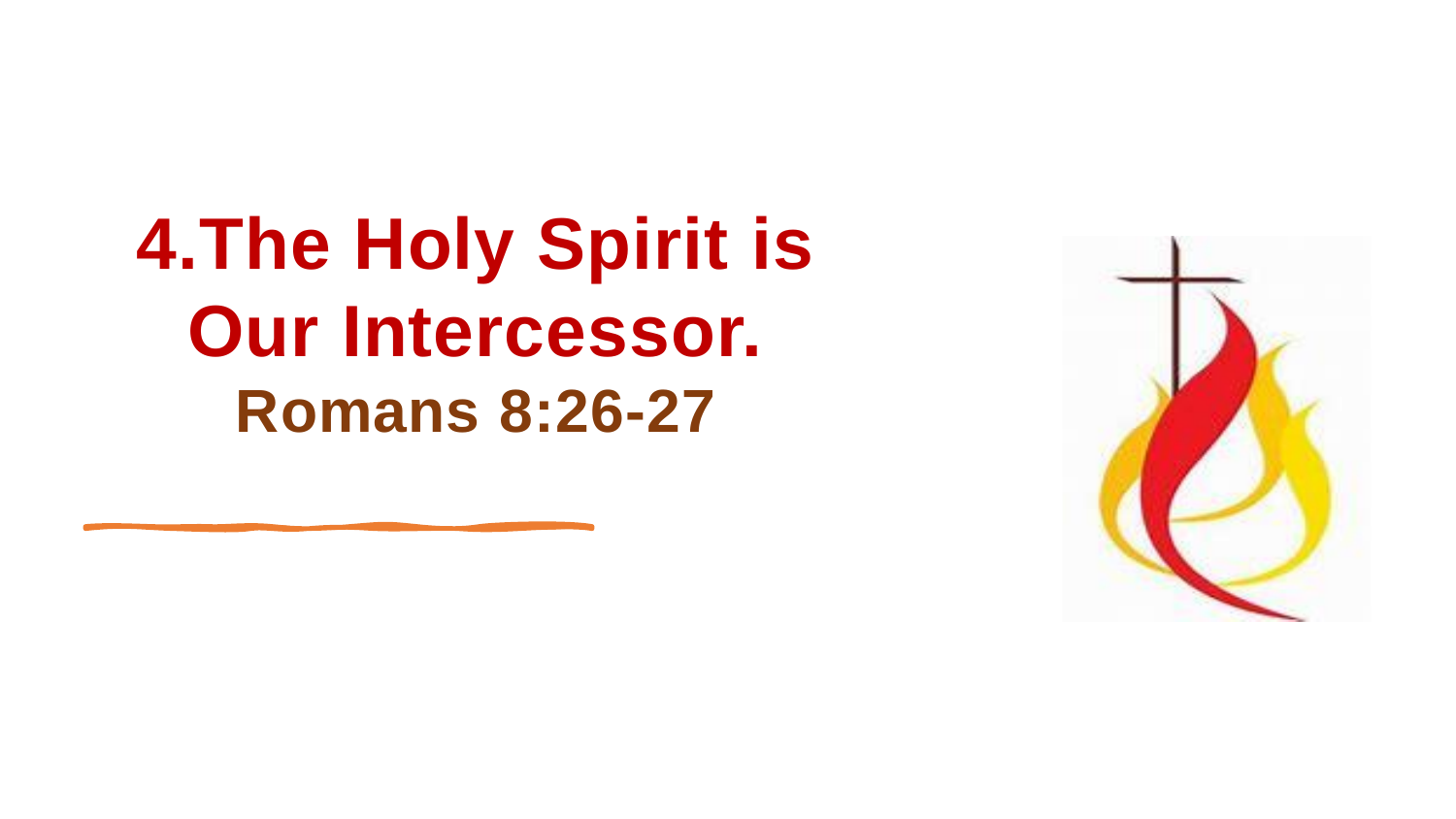**Romans 8:26-27, Likewise the Spirit also helps in our weaknesses. For we do not know what we should pray for as we ought, but the Spirit Himself makes intercession for us with groanings which cannot be uttered. Now He who searches the hearts knows what the mind of the Spirit is, because He makes intercession for the saints according to the will of God.**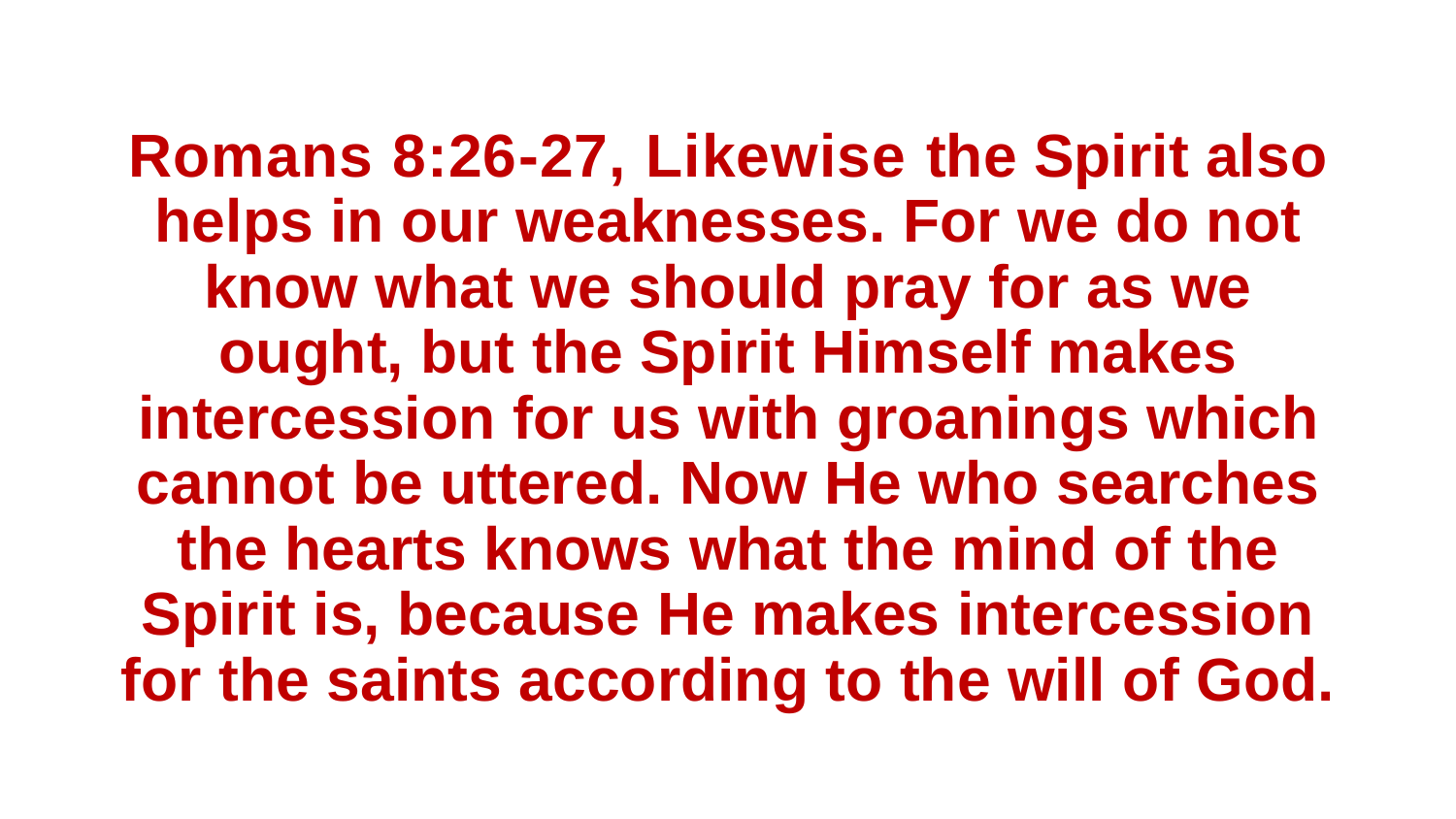

# **"Pray hardest when it is hardest to pray."**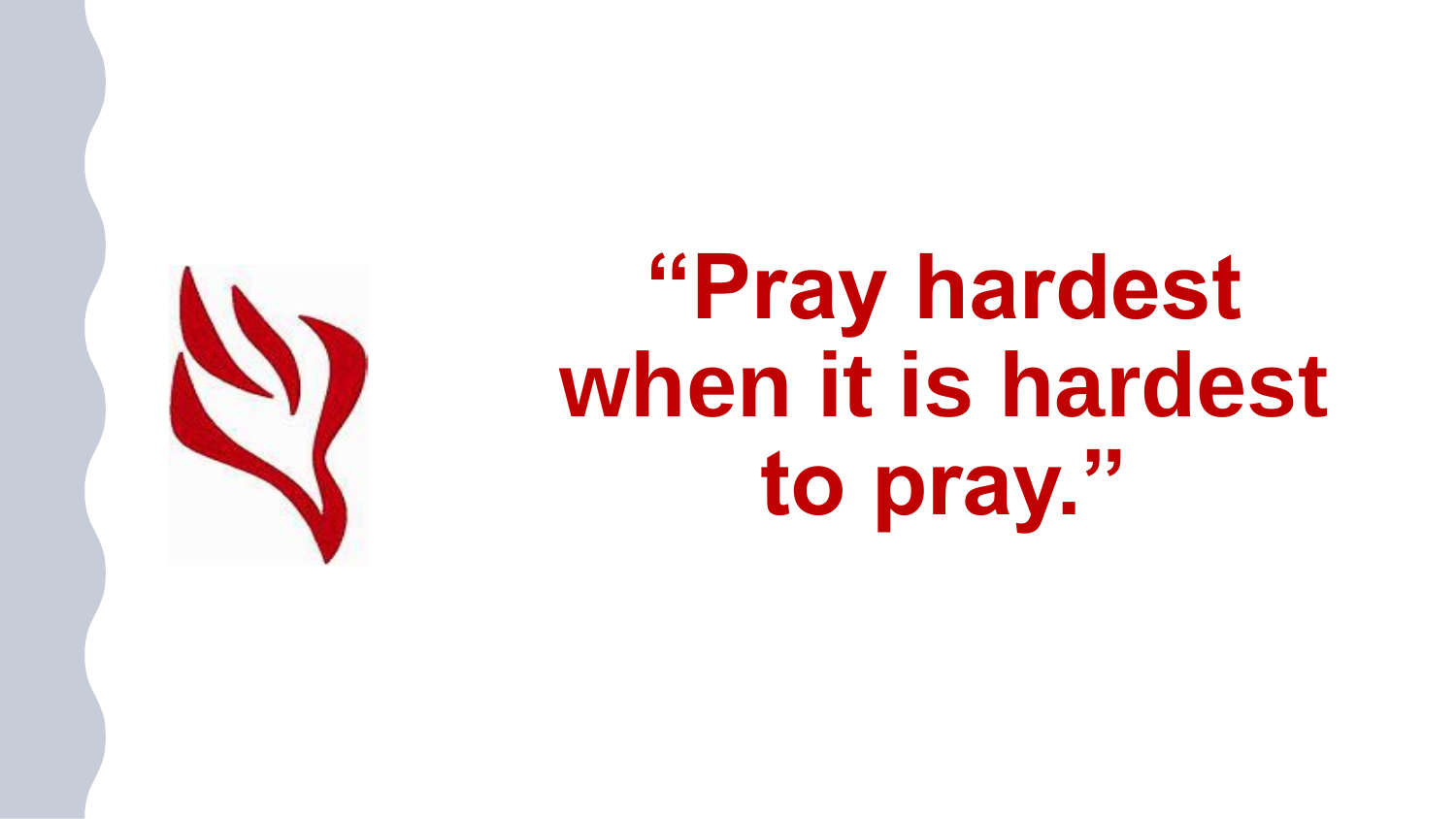#### **5. The Holy Spirit is Our Strengthener. Ephesians 3:16**

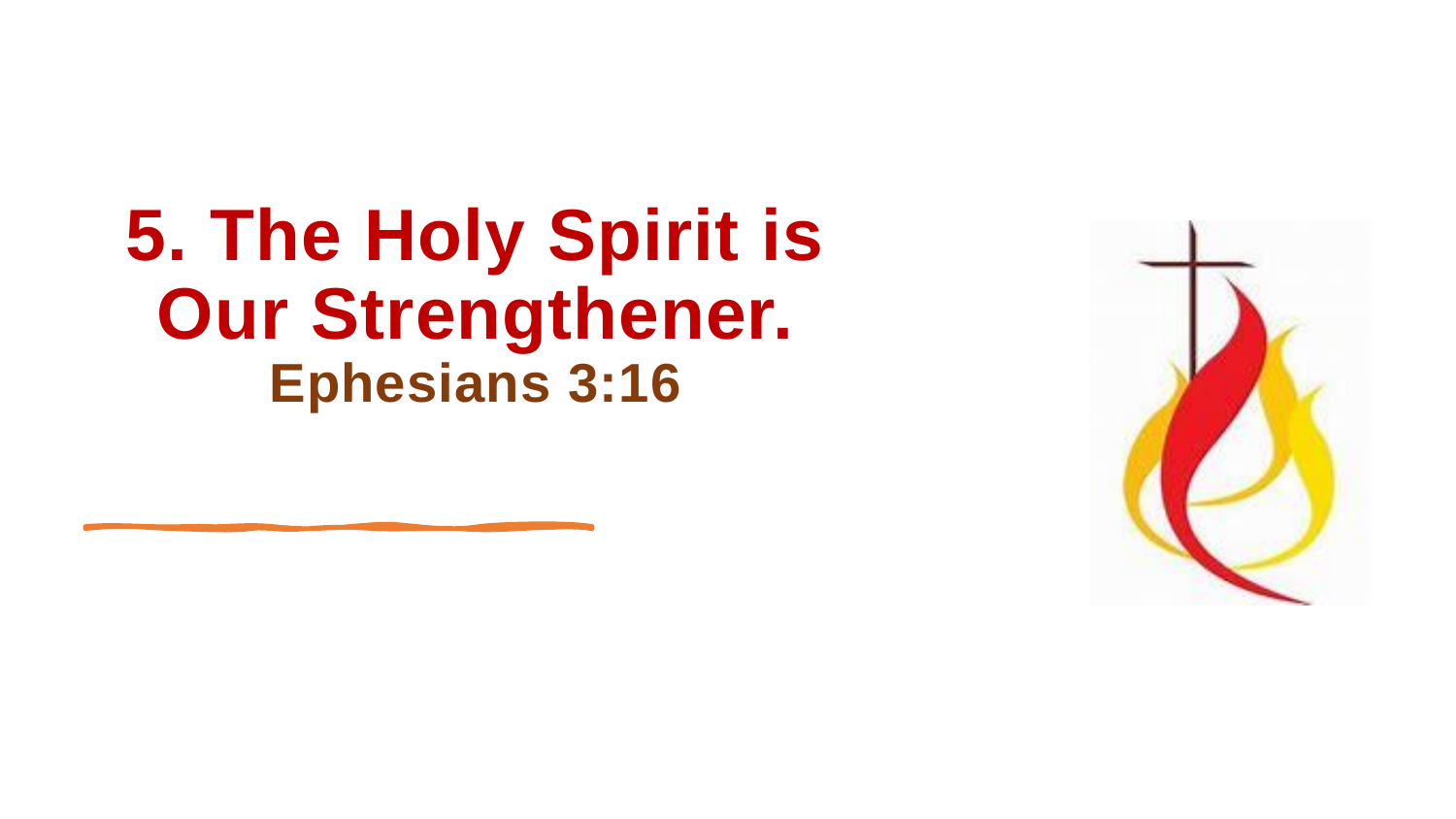**Ephesians 3:16, That He would grant you, according to the riches of His glory, to be strengthened with might through His Spirit in the inner man.**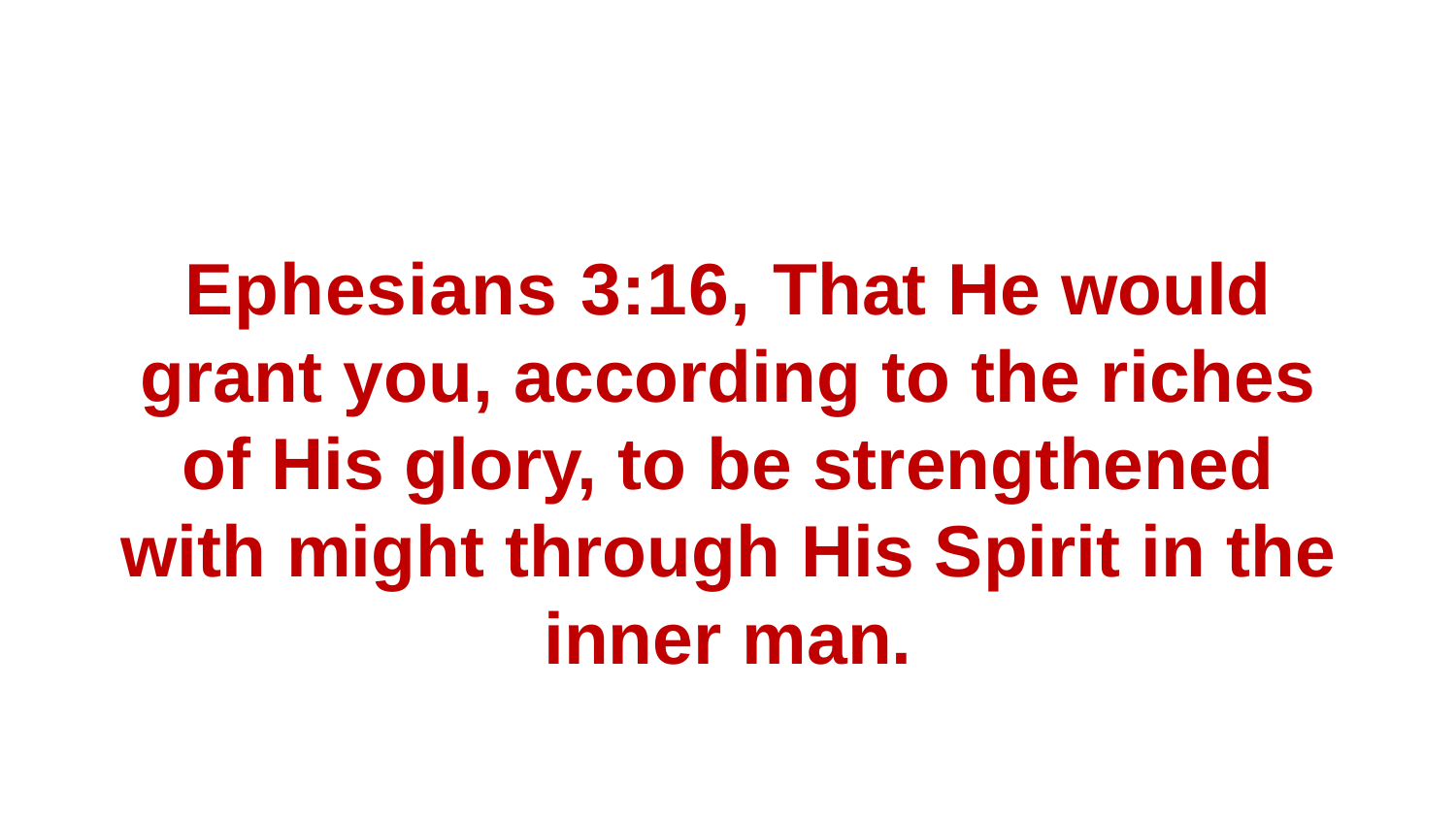**II Corinthians 12:10, Therefore I take pleasure in infirmities, in reproaches, in needs, in persecutions, in distresses, for Christ's sake. For when I am weak, then I am strong.**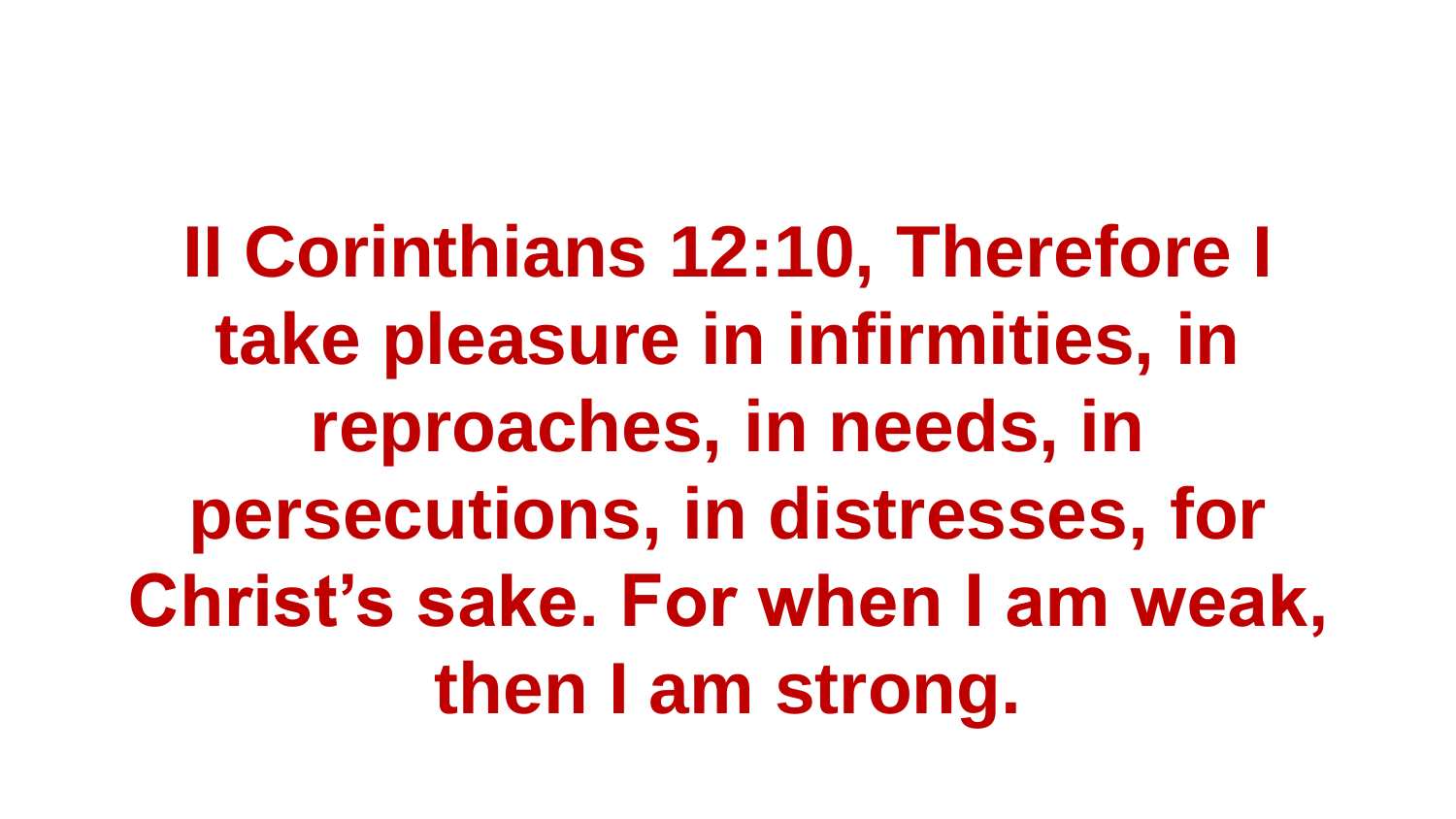

### **"Give God your weakness, and He'll give you, His strength."**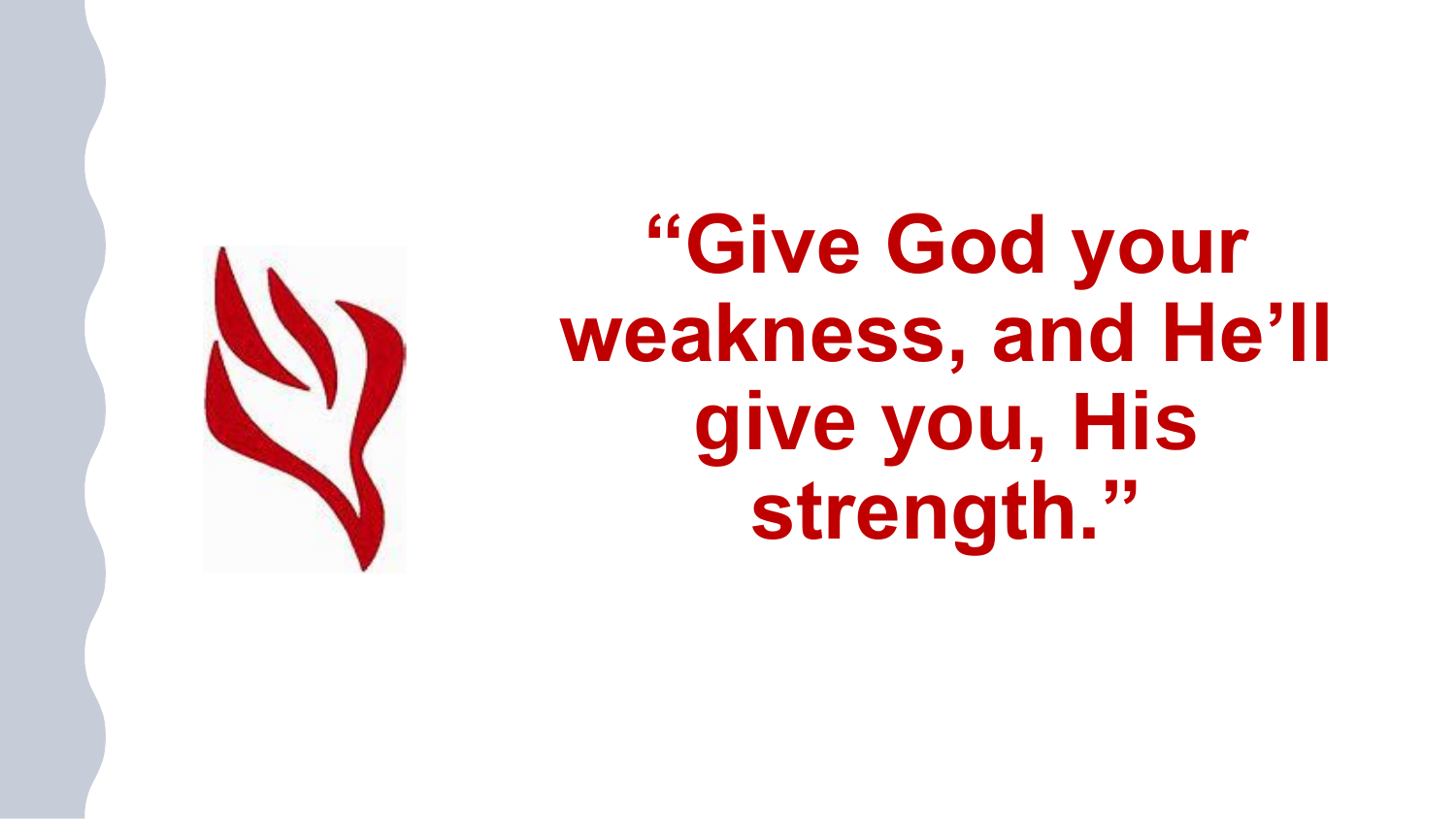**Psalm 73:26, My flesh and my heart may fail, but God is the strength of my heart and my portion forever.**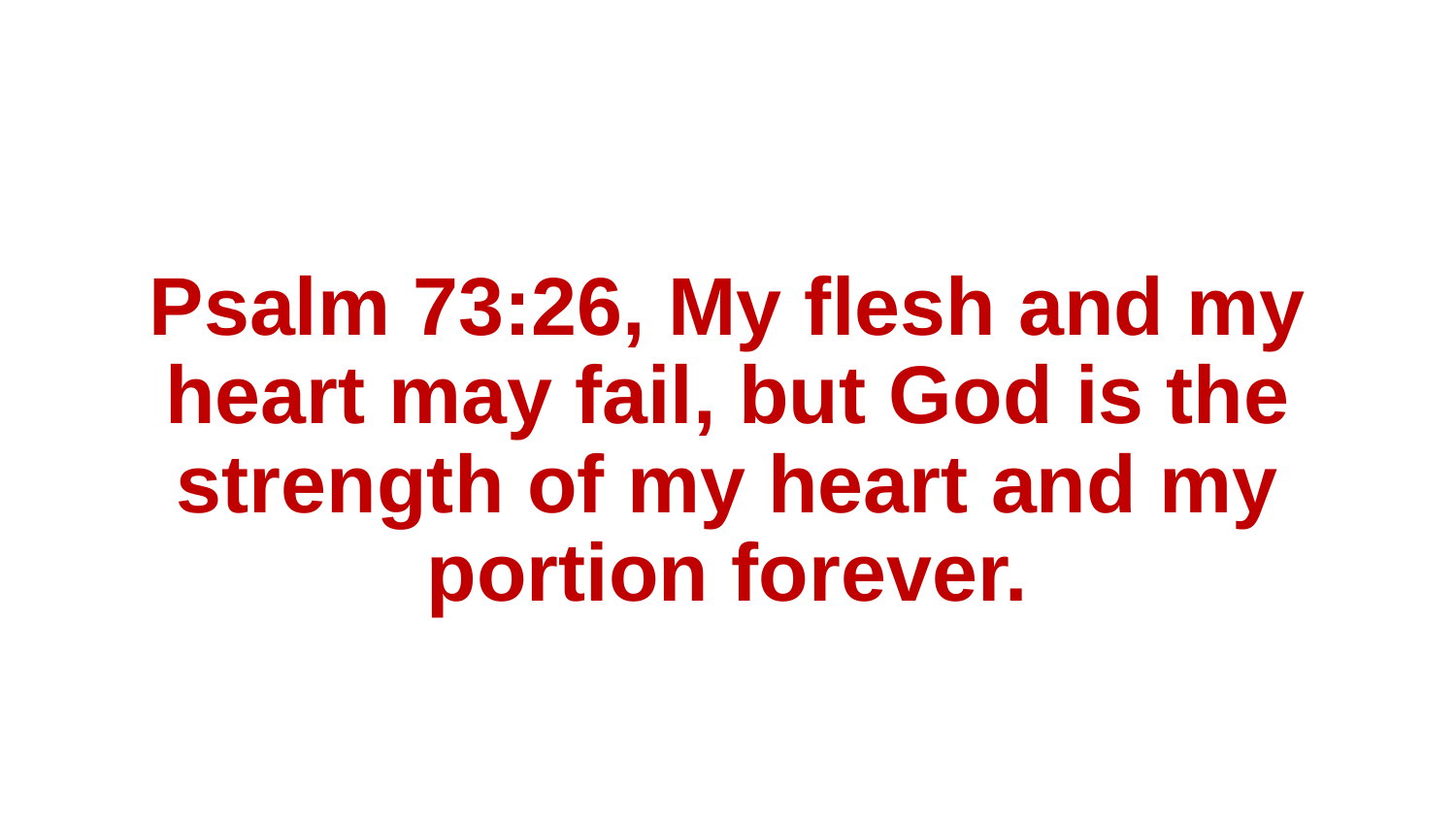**Isaiah 40:29, He gives power to the weak, and to those who have no might He increases strength.**